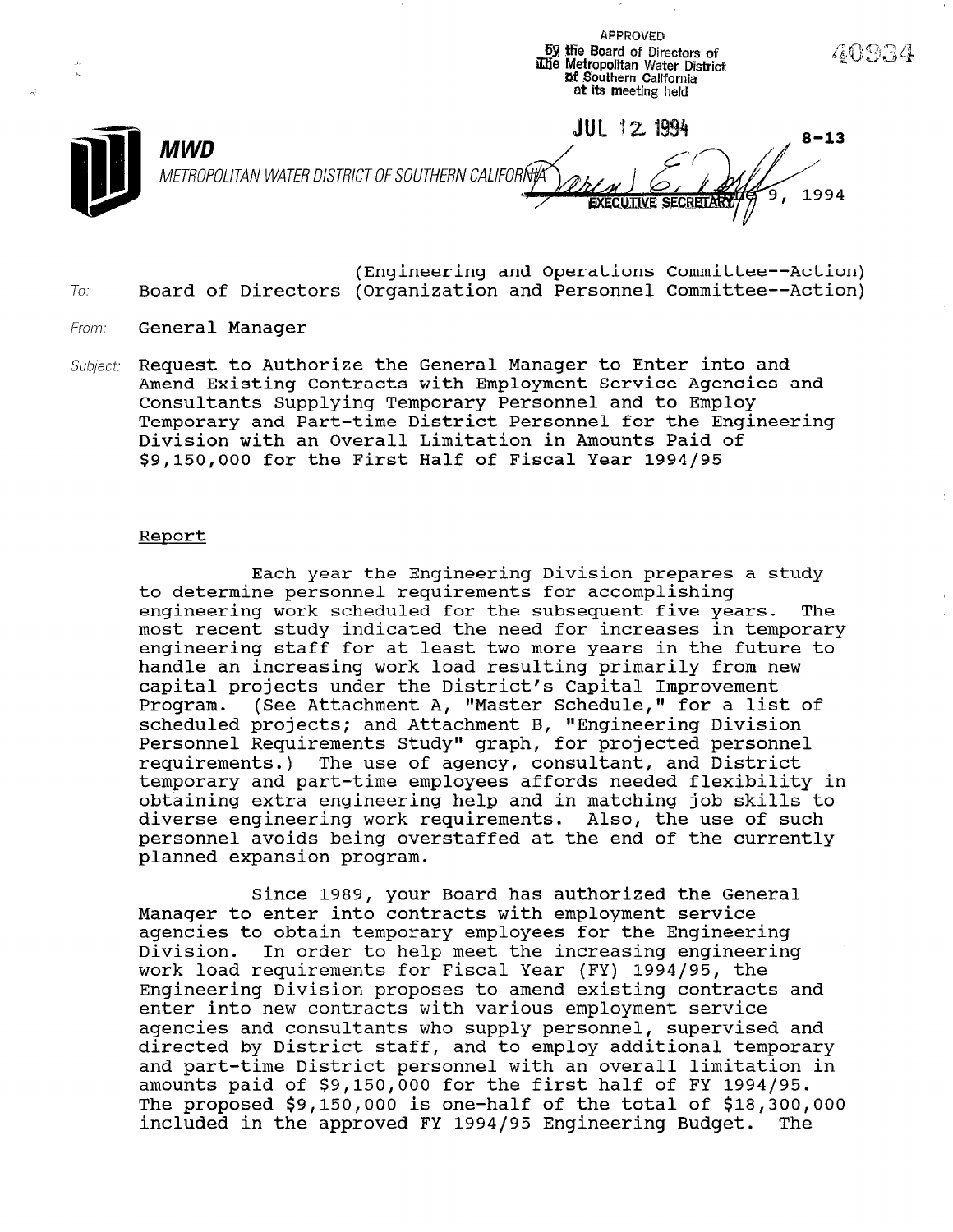## Board of Directors -2- June 9, 1994

necessity for this amount was determined through careful evaluation of temporary and part-time employee requirements for the fiscal year. A second request for the second half of FY 1994/95 will be submitted in approximately six months, depending upon the reevaluated needs of the Engineering Division at that time. The employment of temporary and parttime District personnel is in addition to the Board-approved, District-wide personnel limit for FY 1994/95.

Some of the new or amended contracts will be payable in overall amounts exceeding the General Manager's \$250,000 limitation under Administrative Code Section 8117. However, a more efficient use of Board and staff time could be utilized to ensure more timely completion of work by obtaining Board approval for the General Manager to approve each new and amended contract over \$250,000.

Section 8103(i) of the Administrative Code eliminates the need to bid professional services contracts such as those which have been or will be set up for the purposes explained in this letter. However, in cases where bidding of these contracts is feasible and appears to be advantageous to the Engineering Division, this process will be used.

The employment service agencies and consultants providing temporary personnel currently being used, and the services they provide are listed on Attachment C. 16 of the 38 firms listed (42 percent) are either women- or minority-owned. A work force analysis or affirmative action plan is required of all agencies with which the District contracts for temporary and part-time Engineering staff.

The activities for renewing or setting up new temporary and part-time employment contracts for the Engineering Division will continue to be reported to your Board quarterly.

The action is exempt from the provisions of the California Environmental Quality Act because it can be seen with certainty that there is no possibility that the proposed action could have a significant effect on the environment.

## Board Committee Assignments

This letter is referred for action to:

The Engineering and Operations Committee because of its jurisdiction over the initiation, scheduling, contracting,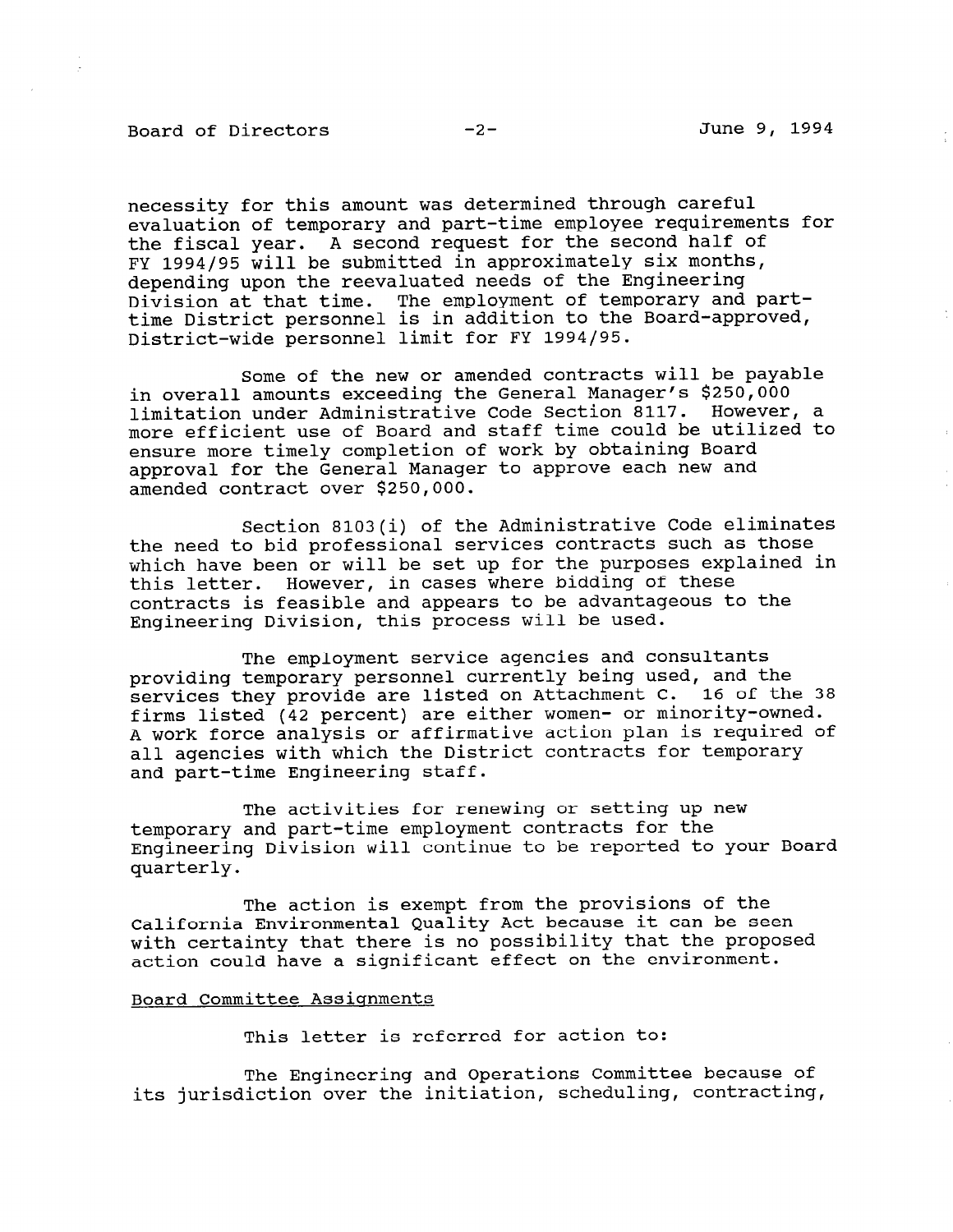Board of Directors -3- -3- June 9, 1994

and performance of construction programs, pursuant to Administrative Code Section 2431(b); and

The Organization and Personnel Committee because of its jurisdiction over the terms and conditions of employment of all consultants, advisors, and special counsel, pursuant to Administrative Code Section 2471(g).

Recommendation

# ENGINEERING AND OPERATIONS AND ORGANIZATION AND PERSONNEL COMMITTEES FOR ACTION.

It is recommended that the General Manager be authorized to amend existing contracts and enter into new contracts with employment service agencies and consultants supplying temporary personnel in excess of the \$250,000 limitation and to employ temporary and part-time personnel for the Engineering Division in addition to the Board-approved, District-wide personnel limit for FY 1994/95, with an overall limitation in amounts paid of \$9,150,000 for the first half of FY 1994/95, substantially in accordance with the terms outlined in this letter, and in form approved by the General Counsel.

> John R. Wodraska General Manager

**By** 

Snyder Garv M. Chief Engineer

Concur:

John R. Wodraska

General Manager

SLS/JH: jj/aj  $\cos\theta$  (being  $(bd:tempeng.ss-vs)$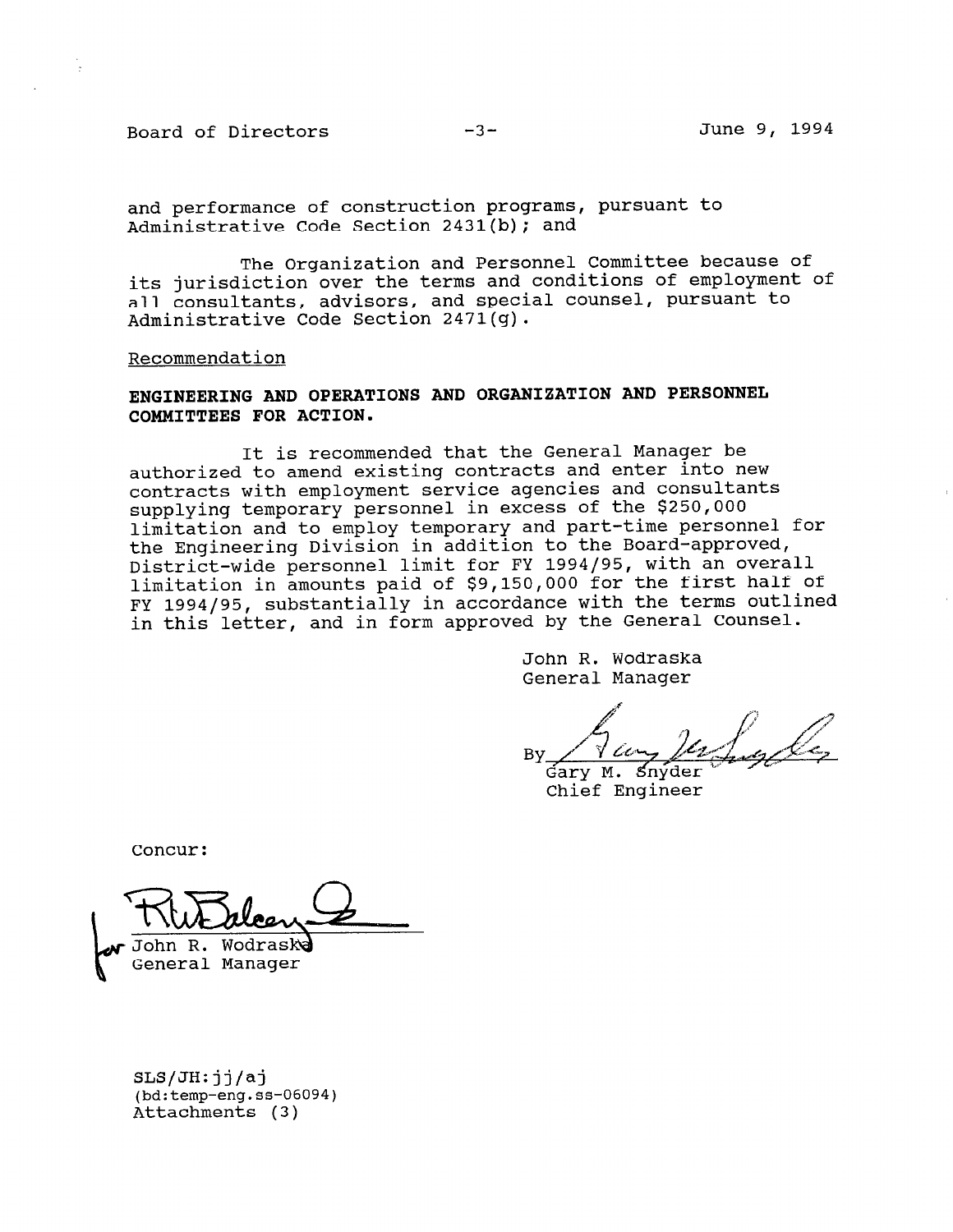| Project                                                                                                                                                         | 1994<br>1995<br>1996<br>1997                                                                  | 1999<br>2000<br>2001                                      |       |
|-----------------------------------------------------------------------------------------------------------------------------------------------------------------|-----------------------------------------------------------------------------------------------|-----------------------------------------------------------|-------|
| DIST. SYS.- REPLACE WEYMOUTH EGL.ROCK CNTL SY                                                                                                                   | $200 - 200$                                                                                   |                                                           |       |
| FERRIC CHLORIDE RETROFIT - STUDY                                                                                                                                | ataria.                                                                                       |                                                           |       |
| LOWER FEEDER, STA. 527+90 MODIFY FACILITY<br>WATER QUALITY LABORATORY EXPANSION                                                                                 | <b>DELL'40</b>                                                                                |                                                           |       |
| RED MOUNTAIN POWER PLANT-INSTALL VALVE OPERATOR                                                                                                                 | 用胶态 电聚乙丁                                                                                      |                                                           |       |
| GARVEY RESERVOIR - LINER                                                                                                                                        |                                                                                               |                                                           |       |
| ALL FAC. - SECURITY SYSTEM IMPROVEMENTS<br>JENSEN F.P. - EXPANSION NO.1, CONTROL SYS.                                                                           |                                                                                               |                                                           |       |
| JENSEN F.P. - INSTALL EMERGENCY GENERATORS                                                                                                                      |                                                                                               |                                                           |       |
| LA VERNE FAC. - AUTO REPAIR & SHOP BLDG, SEISMIC                                                                                                                |                                                                                               |                                                           |       |
| SKINNER F.P. - FILTER MEDIA REPLACEMENT<br>DIST. SYS. - AIR RELEASE/VACUUM VALVE INVESTIG.                                                                      |                                                                                               |                                                           |       |
| SKINNER FILTRATION PLANT - LANDFILL EXPANSION                                                                                                                   |                                                                                               |                                                           |       |
| DIEMER F.P. - FEARIC CHLORIDE RETROFIT<br>LA VERNE FAC. - MATERIALS TEST ANNEX BLDG.                                                                            | <b>KELLER ZZNI</b><br>चा                                                                      |                                                           |       |
| LA VERNE FAC. - ELECT. SERVICE UPGRADE                                                                                                                          |                                                                                               |                                                           |       |
| MILLS F. P. - LANDFILL                                                                                                                                          | <b>Bizal Common</b>                                                                           |                                                           |       |
| CASA LOMA CANAL -WARREN ROAD- SPILLWAY STUDY<br>MIDDLE FDR - SCH.49 & 50SC - CATH. PROTECTION                                                                   | <b>Solary And Phillips INN</b>                                                                |                                                           |       |
| TEMESCAL HYDRO PLANT -34.5 KV CIRCUIT BREAKERS                                                                                                                  |                                                                                               |                                                           |       |
| C.R.A. PUMPING PLANTS - BACKFLOW PREVENTION<br>O.C. FDR. - RELOCATION FOR SJH TRANS, CORRIDOR                                                                   |                                                                                               |                                                           |       |
| LAKE MATHEWS P.P. - 34.5-KV CIRCUIT BREAKER                                                                                                                     |                                                                                               |                                                           |       |
| SAN JOAQUIN RESERVOIR - FLOATING COVER                                                                                                                          |                                                                                               |                                                           |       |
| LOWER FOR - SCH.73, & 76 TO 80 - CATH, PROTECTION<br>ALL PUMP PLANTS-DISCHARGE PIPELINE, SEISMIC MODS                                                           |                                                                                               |                                                           |       |
| LAKE MATHEWS MULTI-PURPOSE BUILDING                                                                                                                             |                                                                                               |                                                           |       |
| LAKE MATHEWS WAREHOUSE AND TOOL CHIB EXTENSION                                                                                                                  |                                                                                               |                                                           |       |
| DIST. SYS. - REPLACE JENSEN AREA CNTL. SYS<br>SKINNER F.P. - FERRIC CHLORIDE RETROFIT                                                                           |                                                                                               |                                                           |       |
| OZONE EQUIPMENT (JENSEN)                                                                                                                                        | 8282                                                                                          |                                                           |       |
| DIEMER F.P. - CL2 SYSTEM MODIFICATIONS<br>WEYMOUTH F.P. - FERAIC CHLOAIDE RETROFIT                                                                              | 2.2335.5 N 1 1<br>$P_{\rm BH}$                                                                |                                                           |       |
| GARVEY RESERVOIR - COVER                                                                                                                                        |                                                                                               |                                                           |       |
| JENSEN W.A.P. - REPLACE TRAVELING BAIDGE M.C                                                                                                                    |                                                                                               |                                                           |       |
| DIEMER F.P. - INSTALL EMERGENCY GENERATOR<br>MILLS F.P. - EXPANSION NO. 2, CONTHOL SYS.                                                                         | E 18501                                                                                       |                                                           |       |
| INLAND FEEDER - CONTRACT 7                                                                                                                                      | <b>STERN</b>                                                                                  |                                                           |       |
| MILLS F.P. - RESERVOIR #2 - HYPALON LINING/COVER<br>MILLS F.P. - PUBLIC ADDRESS SYSTEM                                                                          |                                                                                               |                                                           |       |
| LAKE PERRIS PUMPBACK EXPANSION NO.3                                                                                                                             |                                                                                               |                                                           |       |
| DOMENIGONI RES. - DAMS AND RESERVOIR                                                                                                                            |                                                                                               |                                                           |       |
| DIST, SYS. - INSULATING JOINT TEST STA.<br>INLAND FEEDER - CONTRACT 1                                                                                           | 2 M                                                                                           |                                                           |       |
| INLAND FEEDER - CONTRACT 3                                                                                                                                      |                                                                                               |                                                           |       |
| WEYMOUTH F.P. - WATER RES. REG. CNTL. VALVE<br>DIST, SYS. - OPERATIONS CONTROL CENTER CONTROLS                                                                  | 33.30                                                                                         |                                                           |       |
| WEYMOUTH & LAVERNE - INSTALL EMERGENCY GENERATOR                                                                                                                |                                                                                               |                                                           |       |
| INLAND FEEDER - CONTRACT 2<br>INLAND FEEDER - CONTRACT 5                                                                                                        |                                                                                               |                                                           |       |
| SAN JACINTO TUNNEL-WEST PORTAL SEISMIC MOD                                                                                                                      |                                                                                               |                                                           |       |
| SKINNER F.P. - MODULES 4-6 SED. BASINS                                                                                                                          | $\cdot$<br>Bassar Sampa                                                                       |                                                           |       |
| INLAND FEEDER - CONTRACT 6<br>DOMENIGONI RES. - POWER HOUSE & INLET/OUTLET                                                                                      | Morozo E<br>3243434321051                                                                     |                                                           |       |
| OZONE EQUIPMENT (MILLS, SKINNER)                                                                                                                                |                                                                                               | 88                                                        |       |
| MILLS F.P. - WAREHOUSE AND STORAGE BUILDING<br>LAKE MATHEWS AUTO & HEAVY EQUIP, SHOP                                                                            |                                                                                               |                                                           |       |
| INLAND FEEDER - CONTRACT 8                                                                                                                                      |                                                                                               |                                                           |       |
| SAN DIEGO PIPELINE NO. 6 - REACH 2                                                                                                                              |                                                                                               |                                                           |       |
| L.A. HOQTRS BLOG-SEISMIC MODIFICATIONS<br>DESALINATION DEMONSTRATION PLANT                                                                                      | ann                                                                                           |                                                           |       |
| MILLS F.P. - FLOCCULATOR RETROFIT                                                                                                                               | $\overline{\phantom{a}}$                                                                      |                                                           |       |
| INLAND FEEDER - CONTRACT 4<br>JENSEN F.P. - RETHOFIT FLOCCULATORS                                                                                               | 2020000<br>3222233                                                                            |                                                           |       |
| JENSEN FILTRATION PLANT - OXIDATION RETROFIT                                                                                                                    | 8499919<br>$ \sim$                                                                            |                                                           |       |
| LA VERNE FAC. - SCRAP STEEL & BULK STORAGE                                                                                                                      | -1.<br>北部の                                                                                    |                                                           |       |
| INLAND FEEDER - CONTRACT 9<br>MILLS F.P. - RESERVOIR #1, HYPALON COVER                                                                                          | sonada.                                                                                       |                                                           |       |
| LAKE MATHEWS REFURBISH A/C LUMBER STORAGE AREA                                                                                                                  | 医学学                                                                                           |                                                           | ٠.,   |
| SKINNER F.P. - ADJUST, WEIR SLIDE GATES<br>SAN DIEGO PIPELINE NO. 6 - REACH 1                                                                                   | SER 2222                                                                                      | 13 I                                                      |       |
| SKINNER F.P. - ENTRANCE GATE & FENCING                                                                                                                          | <b>阿塞卡门</b>                                                                                   |                                                           |       |
| LAKEVIEW PIPELINE - AIR STACK STUDY<br>MILLS FILTRATION PLANT - OXIDATION RETROFIT                                                                              | <b>REAL PROPERTY</b><br>ा<br>per 600000                                                       |                                                           |       |
| WEYMOUTH F.P. - REPLACE EXIST, ASPHALT PAVEMNT                                                                                                                  | $-96.77$<br>والمتقالات                                                                        |                                                           |       |
| JENSEN F.P. - REPLACE FILTER MEDIA                                                                                                                              | <b>Barbara 2222 Common</b>                                                                    |                                                           | 华長    |
| LA VERNE FAC. - MORTAR LINING & GUNITE COATING                                                                                                                  | 2212338-0-1<br>T.T.<br>T                                                                      |                                                           |       |
|                                                                                                                                                                 | 1994<br>1995<br>1996<br>1997<br>1998                                                          | 1999<br>2000<br>200<br>2002<br>2003                       | لاسلو |
| Activity Classification, Phase<br><b>HMI Stody</b>                                                                                                              |                                                                                               |                                                           |       |
| <b>GEB</b> Preliminary Design<br><b>MMS</b> Advertise thru NTP<br>Mark Construction/Post Design<br><b>WEB Investigation Phase</b><br>MXW Tesling/Start-up       | <b>WAR</b> Final Design<br><b>PROT</b> Construction By M.W.D.<br><b>Well Dealon By Others</b> | <b>BEN</b> Procurement of Material<br><b>F.4 As-built</b> | 9554  |
| Plot Date<br>21MAR94<br>Activity Ban/Early Dates<br>Critical Demigrator<br>Naisstone/Flag Activily<br>Data Date<br>1JUL94<br>1JANB5<br>$\overline{\diamond}$ /F | Sheet 2 of<br>METROPOLITAN WATER DISTRICT                                                     | PREPARED BY: JIM MARTIN X6445                             |       |
| Project Start<br>Project Finish iJUL94                                                                                                                          | MASTER SCHEDULE                                                                               | Date<br>Revision<br>Checked Approved                      |       |
| (c) Primavera Systems, Inc.                                                                                                                                     | BY START OF CONSTRUCTION                                                                      |                                                           |       |
|                                                                                                                                                                 |                                                                                               |                                                           |       |

 $\hat{\mathcal{L}}_{\text{out}}$ 

Ŷ,

 $\frac{1}{2}$ 

 $\overline{1}$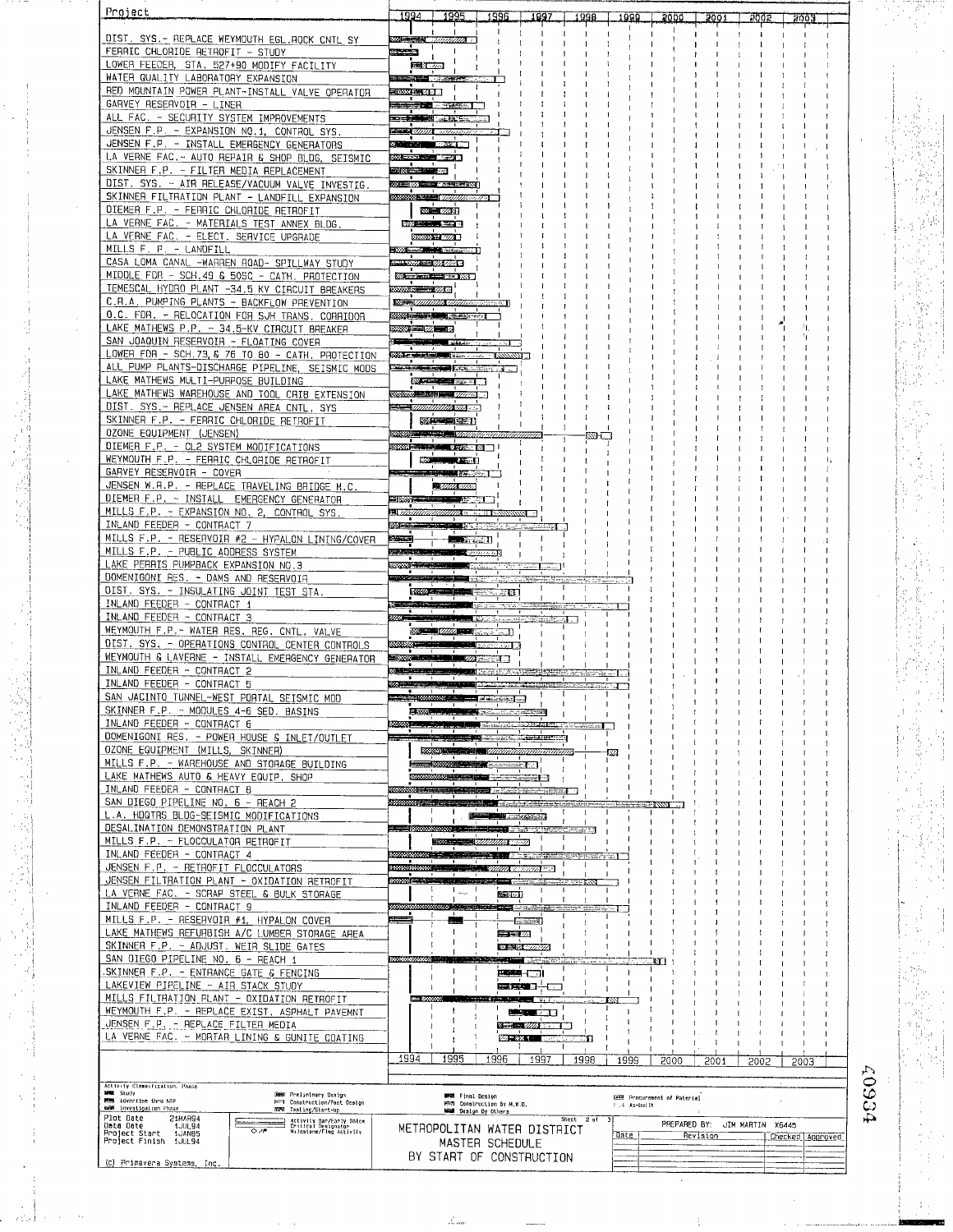| Project                                                                                                                            |                            | 1994                                              | 1995                        |                         | <u> 1996 ل</u>              | -1997                       | 1999      |      | 1999          |                             |                 |                  |                    |            |  |
|------------------------------------------------------------------------------------------------------------------------------------|----------------------------|---------------------------------------------------|-----------------------------|-------------------------|-----------------------------|-----------------------------|-----------|------|---------------|-----------------------------|-----------------|------------------|--------------------|------------|--|
| ENERGY CONSERVATION STUDY                                                                                                          |                            |                                                   |                             |                         |                             |                             |           |      |               |                             |                 |                  |                    |            |  |
| C P A FILTRATION PLANT - SITE ACQUISITION                                                                                          | <b>SZEE</b>                |                                                   |                             |                         |                             |                             |           |      |               |                             |                 |                  |                    |            |  |
| CENTRAL POOL AUGMENTATION FILTRATION PLANT                                                                                         |                            |                                                   |                             |                         |                             |                             |           |      |               |                             |                 |                  |                    |            |  |
| JENSEN W.R.P. - OPERATIONS MANUAL                                                                                                  |                            |                                                   |                             |                         |                             |                             |           |      |               |                             |                 |                  |                    |            |  |
| MILLS F.P. - EXPANSION NO. 2 -OPERATIONS MANUAL                                                                                    | <b>Report Follows</b>      |                                                   |                             |                         |                             |                             |           |      |               |                             |                 |                  |                    |            |  |
| LA VERNE FAC. - HAZARDOUS WASTE STORAGE                                                                                            | 33                         |                                                   |                             |                         |                             |                             |           |      |               |                             |                 |                  |                    |            |  |
| SECURE DIAL-IN ACCESS TO COMPUTER SYSTEM                                                                                           |                            | -222                                              |                             |                         |                             |                             |           |      |               |                             |                 |                  |                    |            |  |
| JENSEN FILTRATION PLANT EXPANSION NO. 1                                                                                            |                            |                                                   |                             |                         |                             |                             |           |      |               |                             |                 |                  |                    |            |  |
| RESERVOIRS - LONG TERM CHEMICAL CONTAIN FAC.                                                                                       | ान                         |                                                   |                             |                         |                             |                             |           |      |               |                             |                 |                  |                    |            |  |
| DOMENIGONI RES. - SAN DIEGO CANAL RELOCATION                                                                                       | œ,                         |                                                   |                             |                         |                             |                             |           |      |               |                             |                 |                  |                    |            |  |
| CATHODIC PROTECT- EAST O.C. FEEDER NO. 2                                                                                           |                            |                                                   |                             |                         |                             |                             |           |      |               |                             |                 |                  |                    |            |  |
| HYDRO PLANTS - LONG TERM CHEMICAL CONTAIN FAC.                                                                                     | ख्ळात                      |                                                   |                             |                         |                             |                             |           |      |               |                             |                 |                  |                    |            |  |
| SAN DIEGO 465 - STA. 1855 & 1919 CORROSION CNTL.                                                                                   |                            |                                                   |                             |                         |                             |                             |           |      |               |                             |                 |                  |                    |            |  |
| UPPER FDR. - STA. 420 - 480 - CATH. PROTECTION                                                                                     |                            |                                                   |                             |                         |                             |                             |           |      |               |                             |                 |                  |                    |            |  |
| WEYMOUTH F.P. - CL2 UNLOADING STRUCTURE, MODIF.,                                                                                   | Þ                          |                                                   |                             |                         |                             |                             |           |      |               |                             |                 |                  |                    |            |  |
| MILLS FILTRATION PLANT - EXPANSION NO. 2                                                                                           |                            |                                                   |                             |                         |                             |                             |           |      |               |                             |                 |                  |                    |            |  |
| DRANGE COUNTY RES-HYPOCHLORINATION STATION                                                                                         | ्य                         |                                                   |                             |                         |                             |                             |           |      |               |                             |                 |                  |                    |            |  |
| DIEMER F.P. - MODIFICATIONS<br>SKINNER F.P. - MODULE NO. 4 - WOODEN BAFFLES                                                        |                            |                                                   |                             |                         |                             |                             |           |      |               |                             |                 |                  |                    |            |  |
| O.C. FOR. - ENG. REVIEW 1805-1807 RELOCATION                                                                                       |                            |                                                   |                             |                         |                             |                             |           |      |               |                             |                 |                  |                    |            |  |
| LAKE SKINNER FAC. OUTLET & BYPASS CL2 FACILITIES                                                                                   |                            |                                                   |                             |                         |                             |                             |           |      |               |                             |                 |                  |                    |            |  |
| DOMENIGONI RES. - FIELD OFFICE                                                                                                     | (5.2.12)                   | <u> 1112. – Je</u>                                |                             |                         |                             |                             |           |      |               |                             |                 |                  |                    |            |  |
| PUMP PLANTS - LONG TERM CHEMICAL CONTAIN FAC.                                                                                      | 222 F                      |                                                   |                             |                         |                             |                             |           |      |               |                             |                 |                  |                    |            |  |
| LA VERNE FAC. - EMERGENCY GENERATOR                                                                                                |                            |                                                   |                             |                         |                             |                             |           |      |               |                             |                 |                  |                    |            |  |
| YORBA TEST FAC, - MODIF, FOR CAVITATION TEST                                                                                       | ZZISL                      |                                                   |                             |                         |                             |                             |           |      |               |                             |                 |                  |                    |            |  |
| LAKE SKINNER - INSTALL CONDUIT FLOWMETER                                                                                           | 172                        |                                                   |                             |                         |                             |                             |           |      |               |                             |                 |                  |                    |            |  |
| DIEMER $F$ , $P$ , $-$ PIPELINE                                                                                                    | 1223                       |                                                   |                             |                         |                             |                             |           |      |               |                             |                 |                  |                    |            |  |
| ORANGE CTY RESERVOIR - RESURFACE ASPHALT ROAD                                                                                      | a sa                       |                                                   |                             |                         |                             |                             |           |      |               |                             |                 |                  |                    |            |  |
| PUMP PLANTS - BRIDGE CRANES SEISMIC RESTRAINTS                                                                                     |                            | le caracterí                                      |                             |                         |                             |                             |           |      |               |                             |                 |                  |                    |            |  |
| MORRIS DAM-REPAIR OF SEPTIC SYSTEM                                                                                                 | $\mathbb{R}^n$             |                                                   |                             |                         |                             |                             |           |      |               |                             |                 |                  |                    |            |  |
| CALABASAS FDR. - RELOCATION FOR 101 FWY INTERCHG                                                                                   |                            | <b>MERCENT</b>                                    |                             |                         |                             |                             |           |      |               |                             |                 |                  |                    |            |  |
| SAN JOAQUIN RES. - SERVICE WATER SYSTEM                                                                                            | ●風の口                       |                                                   |                             |                         |                             |                             |           |      |               |                             |                 |                  |                    |            |  |
| WEYMOUTH F.P. - LONG TERM CHEMICAL CONTAIN FAC.                                                                                    |                            | ⊠ண√                                               |                             |                         |                             |                             |           |      |               |                             |                 |                  |                    |            |  |
| DIEMER F.P. - LONG TERM CHEMICAL CONTAIN FAC.                                                                                      |                            | <b>WZZIE</b>                                      |                             |                         |                             |                             |           |      |               |                             |                 |                  |                    |            |  |
| JENSEN F.P. - LONG TERM CHEMICAL CONTAIN FAC.                                                                                      |                            |                                                   |                             |                         |                             |                             |           |      |               |                             |                 |                  |                    |            |  |
| <u>LA VERNE</u> FAC. - EXPANSION OF SANITARY                                                                                       |                            | <b>BALLAND</b>                                    |                             |                         |                             |                             |           |      |               |                             |                 |                  |                    |            |  |
| ALL PUMPING PLANTS - BRIDGE CRANES                                                                                                 |                            |                                                   |                             |                         |                             |                             |           |      |               |                             |                 |                  |                    |            |  |
| LAKE MATHEWS - SERVICE WATER SYS, TIE-IN & MODS                                                                                    |                            | 270 - 2717                                        |                             |                         |                             |                             |           |      |               |                             |                 |                  |                    |            |  |
| LAKE SKINNER-BYPASS PIPELINE NO.2-SCREEN INSTAL<br>MILLS F.P. - LONG TERM CHEMICAL CONTAIN FAC.                                    |                            |                                                   |                             |                         |                             |                             |           |      |               |                             |                 |                  |                    |            |  |
| W. COAST FDR. - RELOCATE BLOWOFF STA 141+65                                                                                        |                            | <b>District</b>                                   |                             |                         |                             |                             |           |      |               |                             |                 |                  |                    |            |  |
| WEST COAST FDR. - SCH.64 -67SC - CATH, PROTECT.                                                                                    |                            | Electric NV 16                                    |                             |                         |                             |                             |           |      |               |                             |                 |                  |                    |            |  |
| BOX SPRINGS FEEDER - INSTALL CHLORINE DIFFUSER                                                                                     | 277223                     |                                                   |                             |                         |                             |                             |           |      |               |                             |                 |                  |                    |            |  |
| GARVEY RESERVOIR - CRACK REPAIR                                                                                                    |                            | والتقيلة                                          |                             |                         |                             |                             |           |      |               |                             |                 |                  |                    |            |  |
| JENSEN F/P & FOOTHILL FEEDER CONTROL                                                                                               |                            | 用基本的                                              |                             |                         |                             |                             |           |      |               |                             |                 |                  |                    |            |  |
| LK MATHEWS-OUTLET TOWER - VALVE/APPURT REHAB.                                                                                      |                            |                                                   |                             |                         |                             |                             |           |      |               |                             |                 |                  |                    |            |  |
| OPERATIONS CONTROL CENTER AT EAGLE ROCK                                                                                            |                            | 结束 不定的                                            |                             |                         |                             |                             |           |      |               |                             |                 |                  |                    |            |  |
| JENSEN F.P. - PERMANENT GROWATER DEWATER OF RES                                                                                    | 医忽忽                        |                                                   |                             |                         |                             |                             |           |      |               |                             |                 |                  |                    |            |  |
| WEYMOUTH F.P. - REPLACE AMMONIA & SODA TANK FARMS                                                                                  |                            | al al segundo de                                  |                             |                         |                             |                             |           |      |               |                             |                 |                  |                    |            |  |
| ETIWANDA CONTROL FACILITY - RESIDENCES                                                                                             |                            | ■■三日                                              |                             |                         |                             |                             |           |      |               |                             |                 |                  |                    |            |  |
| DOMENIGONI RES. - NEWPORT ROAD RELOCATION                                                                                          |                            |                                                   | <u> Mariji wa Senata (m</u> |                         |                             |                             |           |      |               |                             |                 |                  |                    |            |  |
| DIEMER F.P. - WASHWATER REC.PLANT #1, UPGRADE                                                                                      |                            | 的同学科                                              |                             |                         |                             |                             |           |      |               |                             |                 |                  | -1                 |            |  |
| LAKE SKINNER - RELOCATION OF TWO METAL BLDGS                                                                                       |                            | 恩兹                                                |                             |                         |                             |                             |           |      |               |                             |                 |                  |                    |            |  |
| JENSEN F.P. - PUBLIC ADDRESS SYSTEM                                                                                                | मन्दर छ                    |                                                   |                             |                         |                             |                             |           |      |               |                             |                 |                  |                    |            |  |
| JENSEN F.P. - WATER RESERVOIR-HYPALON COVER                                                                                        |                            |                                                   |                             |                         |                             |                             |           |      |               |                             |                 |                  |                    |            |  |
| DOMENIGONI RES. - S. D. CANAL/PIPELINES INTERTIE                                                                                   | 13 2223                    |                                                   |                             |                         |                             |                             |           |      |               |                             |                 |                  |                    |            |  |
| JENSEN F.P. - CHLORINATION SYSTEM                                                                                                  |                            | <b>CHANGE</b>                                     |                             |                         |                             |                             |           |      |               |                             |                 |                  |                    |            |  |
| LA VERNE FAC. - BACKFLOW PREVENTION ASSEMBLIES                                                                                     |                            | <b>THE 277</b><br>a ma                            |                             |                         |                             |                             |           |      |               |                             |                 |                  |                    |            |  |
| WEYMOUTH F.P. - DEMOLISH LIME RECEIVING BLDG                                                                                       |                            |                                                   |                             |                         |                             |                             |           |      |               |                             |                 |                  |                    |            |  |
| MORRIS DAM - ROCK EXCAVATION<br>DIST. SYSTEM - METRO GREEN LINE                                                                    |                            | (実際事例)                                            |                             |                         |                             |                             |           |      |               |                             |                 |                  |                    |            |  |
| ETIWANDA CONTROL FACILITY - LANDSCAPING                                                                                            |                            | <b>Little Edge</b>                                |                             |                         |                             |                             |           |      |               |                             |                 |                  |                    |            |  |
| SKINNER-CENTRALIZED EMER POWER GEN. SYSTEM                                                                                         |                            |                                                   |                             |                         |                             |                             |           |      |               |                             |                 |                  |                    |            |  |
| GARVEY & P.V.RES.-HYPOCHLORINATION STATIONS                                                                                        |                            |                                                   |                             |                         |                             |                             |           |      |               |                             |                 |                  |                    |            |  |
| ALL PUMP PLANTS - PUMP BLDGS, SEISMIC MODS                                                                                         |                            |                                                   | <b>Representative</b>       |                         |                             |                             |           |      |               |                             |                 |                  |                    |            |  |
| H.Q. ANNEX BLDG - INSTALL FIRE SPRINKLER SYS                                                                                       |                            |                                                   |                             |                         |                             |                             |           |      |               |                             |                 |                  |                    |            |  |
| LAKE SKINNER INLET - PERM. ELECT. FISH BARRIER                                                                                     |                            | wa se leti                                        |                             |                         |                             |                             |           |      |               |                             |                 |                  |                    |            |  |
| DIEMER F.P. - NORTH SLOPE REMEDIATION, BASIN NO.8                                                                                  |                            |                                                   |                             |                         |                             |                             |           |      |               |                             |                 |                  |                    |            |  |
| DIEMER F.P. - RELOCATE AMMONIA TANK FARM                                                                                           |                            | diam'r.                                           |                             |                         |                             |                             |           |      |               |                             |                 |                  |                    |            |  |
| JENSEN F.P. - AMMONIA TANK FARM RELOCATION                                                                                         |                            |                                                   |                             |                         |                             |                             |           |      |               |                             |                 |                  |                    |            |  |
| DIEMER F.P. - RELOCATE CHEMICAL FEED PUMPS                                                                                         |                            |                                                   |                             |                         |                             |                             |           |      |               |                             |                 |                  |                    |            |  |
| SKINNER F.P. - LONG TERM CHEMICAL CONTAIN FAC.                                                                                     |                            | <b>Change MARRIER</b>                             |                             |                         |                             |                             |           |      |               |                             |                 |                  |                    |            |  |
| SAN DIEGO CANAL - FISSURES REPAIR                                                                                                  |                            |                                                   |                             |                         |                             |                             |           |      |               |                             |                 |                  |                    |            |  |
| JENSEN F.P. - EXPAND CHEMICAL FEED                                                                                                 |                            | $\mathcal{L}$ and $\mathcal{L}$ and $\mathcal{L}$ |                             |                         |                             |                             |           |      |               |                             |                 |                  |                    | 409        |  |
| DIST. SYS.- REPLACE SKINNER AREA CNTL. SYS                                                                                         |                            |                                                   |                             |                         |                             |                             |           |      |               |                             |                 |                  |                    |            |  |
| JENSEN F.P. - RETROFIT BAFFLES IN EXIST, RES<br>DOMENIGONI RES. - PIPELINE                                                         | - 900<br><b>Contractor</b> |                                                   |                             |                         |                             |                             |           |      |               |                             |                 |                  |                    |            |  |
|                                                                                                                                    |                            |                                                   | <b>FEBRU</b><br>п.          |                         |                             |                             |           |      |               |                             | Ι.              |                  |                    |            |  |
|                                                                                                                                    | 1994                       |                                                   | 1995                        |                         | 1996                        | 1997                        | 1998      | 1999 |               | 2000                        | 2001            | 2002             | 2003               |            |  |
|                                                                                                                                    |                            |                                                   |                             |                         |                             |                             |           |      |               |                             |                 |                  |                    |            |  |
| Activity Cleanification: Phone<br><b>ME Study</b>                                                                                  |                            |                                                   |                             |                         |                             |                             |           |      |               |                             |                 |                  |                    |            |  |
| <b>GGB</b> Preliminary Design<br><b>BB</b> Advertise thru NTP<br>854<br>Construction/Post Design                                   |                            |                                                   |                             | <b>BMM</b> Final Design | E220 Construction By H.W.D. |                             |           |      | t. n As-built | ESM Procurement of Material |                 |                  |                    |            |  |
| <b>WWW.</b> Investigation Phase<br><b>RSSE</b><br>Tesling/Slart-up<br>Plot Date<br>21MAR94                                         |                            |                                                   |                             |                         | <b>But Design By Others</b> |                             | Sheet Tof |      |               |                             |                 |                  |                    |            |  |
| Activity Bar/Carly Daten<br>Critical Designator<br>Milesigne/Flag Activity<br>Data Date<br>1JUI, 94<br>$\overline{O}$ /F<br>1JAN85 |                            |                                                   |                             |                         |                             | METROPOLITAN WATER DISTRICT |           |      |               | PREPARED BY:                |                 | JIM MARTIN X6445 |                    |            |  |
| Project Start 10AN85<br>Project Finish 100L94                                                                                      |                            |                                                   |                             |                         | MASTER SCHEDULE             |                             |           | Date |               |                             | <b>Revision</b> |                  | Checked   Approved |            |  |
| (c) Primavera Systems, Inc.                                                                                                        |                            |                                                   |                             |                         |                             | BY START OF CONSTRUCTION    |           |      |               |                             |                 |                  |                    | Attachment |  |
|                                                                                                                                    |                            |                                                   |                             |                         |                             |                             |           |      |               |                             |                 |                  |                    |            |  |
|                                                                                                                                    |                            |                                                   |                             |                         |                             |                             |           |      |               |                             |                 |                  |                    |            |  |

 $\phi_{\rm{max}}$ 

 $\hat{\boldsymbol{\beta}}$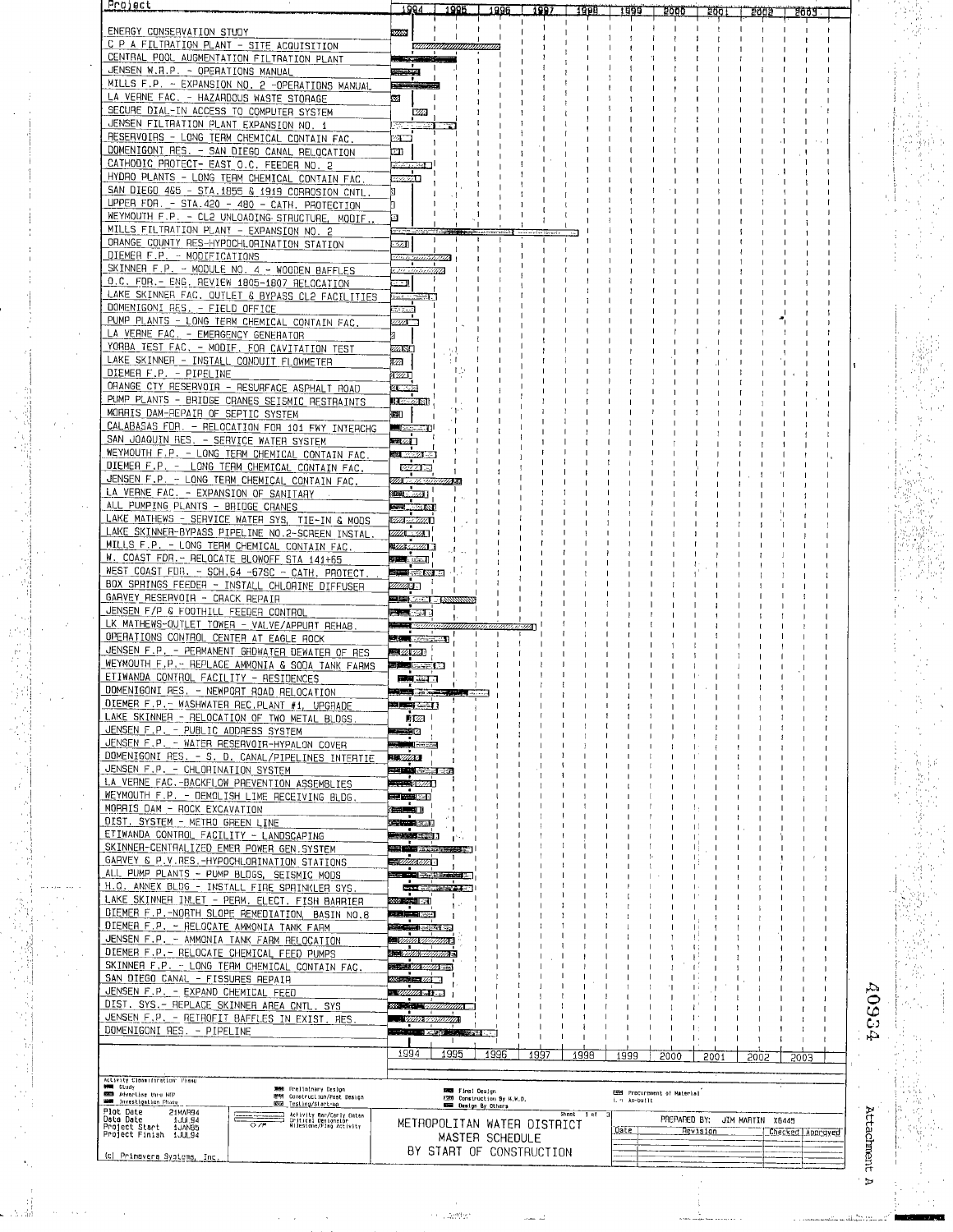| LAKE MATHEWS - SEWER TIE-IN                                                                                                                                                                    |      |                                   |                          |                                                | <b>BELL 277727</b> |                      |            |      |                                               |              |                 |                  |      |      |                  |               |  |
|------------------------------------------------------------------------------------------------------------------------------------------------------------------------------------------------|------|-----------------------------------|--------------------------|------------------------------------------------|--------------------|----------------------|------------|------|-----------------------------------------------|--------------|-----------------|------------------|------|------|------------------|---------------|--|
| GARVEY RES. - REPLACE SERVICE WATER SYSTEM                                                                                                                                                     |      |                                   |                          |                                                |                    | <b>Washington</b>    |            |      |                                               |              |                 |                  |      |      |                  |               |  |
| LOWER FDR. - AIR RELEASE STRUCTURES<br>DIEMER, WEYMOUTH & JENSEN F.P. - SLUDGE HANDLING                                                                                                        |      |                                   |                          |                                                |                    |                      |            |      |                                               |              |                 |                  |      |      |                  |               |  |
| OZONE EQUIPMENT (DIEMER, WEYMOUTH)                                                                                                                                                             |      |                                   |                          | <b><i>Massey Page</i></b>                      |                    |                      |            |      |                                               |              |                 |                  |      |      |                  |               |  |
| RIO HONDO PCS - REPLACE METAL BLDG.<br>LA VERNE FAC. - CONSTRUCT OFFICE & WAREHOUSE                                                                                                            |      |                                   |                          |                                                | <b>Systems</b>     | <b>= 22 = 22 = 1</b> |            |      |                                               |              |                 |                  |      |      |                  |               |  |
| WEST VALLEY PROJECT                                                                                                                                                                            |      |                                   | æs 3                     |                                                |                    |                      |            |      |                                               |              |                 |                  |      |      |                  |               |  |
| SKINNER FILTRATION PLANT - OXIDATION RETROFIT<br>SOTO ST. OGM CENTER REPLACEMENT                                                                                                               |      |                                   |                          |                                                | 西游                 |                      |            |      |                                               |              |                 |                  |      |      |                  |               |  |
| LA VERNE FAC. - CONSTRUCT UTILITY SHOP BUILDING                                                                                                                                                |      |                                   |                          |                                                |                    |                      |            |      |                                               |              |                 |                  |      |      |                  |               |  |
| DIEMER F. P. - ENTRANCE GATE & SECURITY.SYS.<br>C P A FILTRATION PLANT - SITE PREPARATION                                                                                                      |      |                                   |                          |                                                |                    |                      |            |      |                                               |              |                 |                  |      |      |                  |               |  |
| CPA TUNNEL AND PIPELINE, REACH 2 (TUNNEL)                                                                                                                                                      |      |                                   |                          |                                                |                    |                      |            |      |                                               |              |                 |                  |      |      |                  |               |  |
| DIEMER FILTRATION PLANT - OXIDATION RETROFIT                                                                                                                                                   |      |                                   |                          |                                                |                    |                      |            |      |                                               |              |                 |                  |      |      |                  |               |  |
| LAKEVIEW PIPELINE TO C.R.A INTERCONNECTION<br>C P A FILTRATION PLANT - PLANT DESIGN & CONSTRUC                                                                                                 |      |                                   |                          |                                                |                    |                      |            |      |                                               |              | $\mathbf{1}$ .  |                  |      |      |                  |               |  |
| CPA TUNNEL AND PIPELINE, REACH 3 (PIPELINE)                                                                                                                                                    |      |                                   |                          |                                                | 5222               |                      |            |      |                                               |              |                 |                  |      |      |                  |               |  |
| CPA TUNNEL AND PIPELINE, REACH 1 (TUNNEL)<br>WEYMOUTH FILTRATION PLANT - OXIDATION RETROFIT                                                                                                    |      |                                   |                          |                                                | <b>Noncommon</b>   | <b>Extract Wide</b>  |            |      |                                               |              |                 |                  |      |      |                  |               |  |
| PERRIS FILTRATION PLANT - SITE ACQUISITION                                                                                                                                                     |      |                                   |                          |                                                |                    |                      |            |      |                                               |              |                 |                  |      |      |                  |               |  |
| DESALINATION T.P. AND PIPELINE, 50/100 MGD                                                                                                                                                     |      |                                   |                          | 国                                              |                    |                      |            |      |                                               |              |                 |                  |      |      |                  |               |  |
| WEYMOUTH LAKE MATHEWS AREA STUDY<br>PERRIS/SAN JACINTO AREA STUDY                                                                                                                              |      |                                   |                          | <b>STATISTICS</b>                              |                    |                      |            |      |                                               |              |                 |                  |      |      |                  |               |  |
| WEST VALLEY AREA STUDY                                                                                                                                                                         |      | <b>The American State Control</b> |                          |                                                |                    |                      |            |      |                                               |              |                 |                  |      |      |                  |               |  |
| FOOTHILL AREA STUDY                                                                                                                                                                            | a z  |                                   |                          |                                                |                    |                      |            |      |                                               |              |                 |                  |      |      |                  |               |  |
|                                                                                                                                                                                                |      |                                   |                          |                                                |                    |                      |            |      |                                               |              |                 |                  |      |      |                  |               |  |
|                                                                                                                                                                                                |      |                                   |                          |                                                |                    |                      |            |      |                                               |              |                 |                  |      |      |                  |               |  |
|                                                                                                                                                                                                |      |                                   |                          |                                                |                    |                      |            |      |                                               |              |                 |                  |      |      |                  |               |  |
|                                                                                                                                                                                                |      |                                   |                          |                                                |                    |                      |            |      |                                               |              |                 |                  |      |      |                  |               |  |
|                                                                                                                                                                                                |      |                                   |                          |                                                |                    |                      |            |      |                                               |              |                 |                  |      |      |                  |               |  |
|                                                                                                                                                                                                |      |                                   |                          |                                                |                    |                      |            |      |                                               |              |                 |                  |      |      |                  |               |  |
|                                                                                                                                                                                                |      |                                   |                          |                                                |                    |                      |            |      |                                               |              |                 |                  |      |      |                  |               |  |
|                                                                                                                                                                                                |      |                                   |                          |                                                |                    |                      |            |      |                                               |              |                 |                  |      |      |                  |               |  |
|                                                                                                                                                                                                |      |                                   |                          |                                                |                    |                      |            |      |                                               |              |                 |                  |      |      |                  |               |  |
|                                                                                                                                                                                                |      |                                   |                          |                                                |                    |                      |            |      |                                               |              |                 |                  |      |      |                  |               |  |
|                                                                                                                                                                                                |      |                                   |                          |                                                |                    |                      |            |      |                                               |              |                 |                  |      |      |                  |               |  |
|                                                                                                                                                                                                |      |                                   |                          |                                                |                    |                      |            |      |                                               |              |                 |                  |      |      |                  |               |  |
|                                                                                                                                                                                                |      |                                   |                          |                                                |                    |                      |            |      |                                               |              |                 |                  |      |      |                  |               |  |
|                                                                                                                                                                                                |      |                                   |                          |                                                |                    |                      |            |      |                                               |              |                 |                  |      |      |                  |               |  |
|                                                                                                                                                                                                |      |                                   |                          |                                                |                    |                      |            |      |                                               |              |                 |                  |      |      |                  |               |  |
|                                                                                                                                                                                                |      |                                   |                          |                                                |                    |                      |            |      |                                               |              |                 |                  |      |      |                  |               |  |
|                                                                                                                                                                                                |      |                                   |                          |                                                |                    |                      |            |      |                                               |              |                 |                  |      |      |                  |               |  |
|                                                                                                                                                                                                |      |                                   |                          |                                                |                    |                      |            |      |                                               |              |                 |                  |      |      |                  |               |  |
|                                                                                                                                                                                                |      |                                   |                          |                                                |                    |                      |            |      |                                               |              |                 |                  |      |      | 1                |               |  |
|                                                                                                                                                                                                |      |                                   |                          |                                                |                    |                      |            |      |                                               |              |                 |                  |      |      | л                |               |  |
|                                                                                                                                                                                                |      |                                   |                          |                                                |                    |                      |            |      |                                               |              |                 |                  |      |      |                  |               |  |
|                                                                                                                                                                                                |      |                                   |                          |                                                |                    |                      |            |      |                                               |              |                 |                  |      |      | л                |               |  |
|                                                                                                                                                                                                |      |                                   |                          |                                                |                    |                      |            |      |                                               |              |                 |                  |      |      | и                |               |  |
|                                                                                                                                                                                                |      |                                   |                          |                                                |                    |                      |            |      |                                               |              |                 |                  |      |      |                  |               |  |
|                                                                                                                                                                                                |      |                                   |                          |                                                |                    |                      |            |      |                                               |              |                 |                  |      |      |                  |               |  |
|                                                                                                                                                                                                |      |                                   |                          |                                                |                    |                      |            |      |                                               |              |                 |                  |      |      |                  |               |  |
|                                                                                                                                                                                                |      |                                   |                          |                                                |                    |                      |            |      |                                               |              |                 |                  |      |      |                  |               |  |
|                                                                                                                                                                                                |      |                                   |                          |                                                |                    |                      |            |      |                                               |              |                 |                  |      |      |                  |               |  |
|                                                                                                                                                                                                |      |                                   |                          |                                                |                    |                      |            |      |                                               |              |                 |                  |      |      |                  |               |  |
|                                                                                                                                                                                                |      |                                   |                          |                                                |                    |                      |            |      |                                               |              |                 |                  |      |      |                  |               |  |
|                                                                                                                                                                                                |      |                                   |                          |                                                |                    |                      |            |      |                                               |              |                 |                  |      |      | ł<br>- I         |               |  |
|                                                                                                                                                                                                |      |                                   |                          |                                                |                    |                      |            |      |                                               |              |                 |                  |      |      | п<br>- 1         |               |  |
|                                                                                                                                                                                                |      |                                   |                          |                                                |                    |                      |            |      |                                               |              |                 |                  |      |      |                  |               |  |
|                                                                                                                                                                                                |      |                                   |                          |                                                |                    |                      |            |      |                                               |              |                 |                  |      |      |                  |               |  |
|                                                                                                                                                                                                |      |                                   |                          |                                                |                    |                      |            |      |                                               |              |                 |                  |      |      |                  |               |  |
|                                                                                                                                                                                                |      |                                   |                          |                                                |                    |                      |            |      |                                               |              |                 |                  |      |      |                  |               |  |
|                                                                                                                                                                                                | 1994 |                                   | 1995                     | 1996                                           |                    | 1997                 | 1998       | 1999 |                                               | 2000         | 2001            |                  | 5005 | 2003 |                  |               |  |
| Activity Closellicalion: Phase                                                                                                                                                                 |      |                                   |                          |                                                |                    |                      |            |      |                                               |              |                 |                  |      |      |                  | p             |  |
| <b>BOOK</b> Study<br><b>DBM</b> Preliminary Demign<br><b>MSM</b> Advertise thru HTP<br><sup>代码</sup> Construction/Post Design<br><b>WWW Investigation Phane</b><br><b>MSH</b> Testing/Start-up |      |                                   | <b>GREA</b> Final Design | NZE Construction By H.W.D.<br>Design By Others |                    |                      |            |      | 1998 Procurement of Material,<br>i d'As-built |              |                 |                  |      |      |                  | 693           |  |
| Plot Date<br>21MAR94<br>Activity Dan/Early Dates<br>Critical Designator<br>Milestone/Flag Activity<br>Data Date<br>1JUL94<br>$\overline{\circ}$                                                |      | METROPOLITAN WATER DISTRICT       |                          |                                                |                    |                      | Sheet 3 of |      |                                               | PREPARED BY: |                 | JIM MARTIN X6445 |      |      |                  |               |  |
| Project Start 10AN85<br>Project Finish 100L94                                                                                                                                                  |      |                                   |                          | MASTER SCHEDULE                                |                    |                      |            | Date |                                               |              | <b>Hevision</b> |                  |      |      | Checked Approved | $\mathcal{L}$ |  |
| (c) Primavera Systems, Inc.                                                                                                                                                                    |      | BY START OF CONSTRUCTION          |                          |                                                |                    |                      |            |      |                                               |              |                 |                  |      |      |                  |               |  |

**第一章 计编**号

ia<br>N

in y P<br>Magyar

 $\hat{\mathcal{A}}$ 

 $\frac{1}{\sqrt{2}}$  $\hat{\mathcal{A}}$ 

 $\frac{1}{2}$  and  $\frac{1}{2}$  and  $\frac{1}{2}$ 

医输尿管 医硬化

医血管 人名

Maria<br>Ma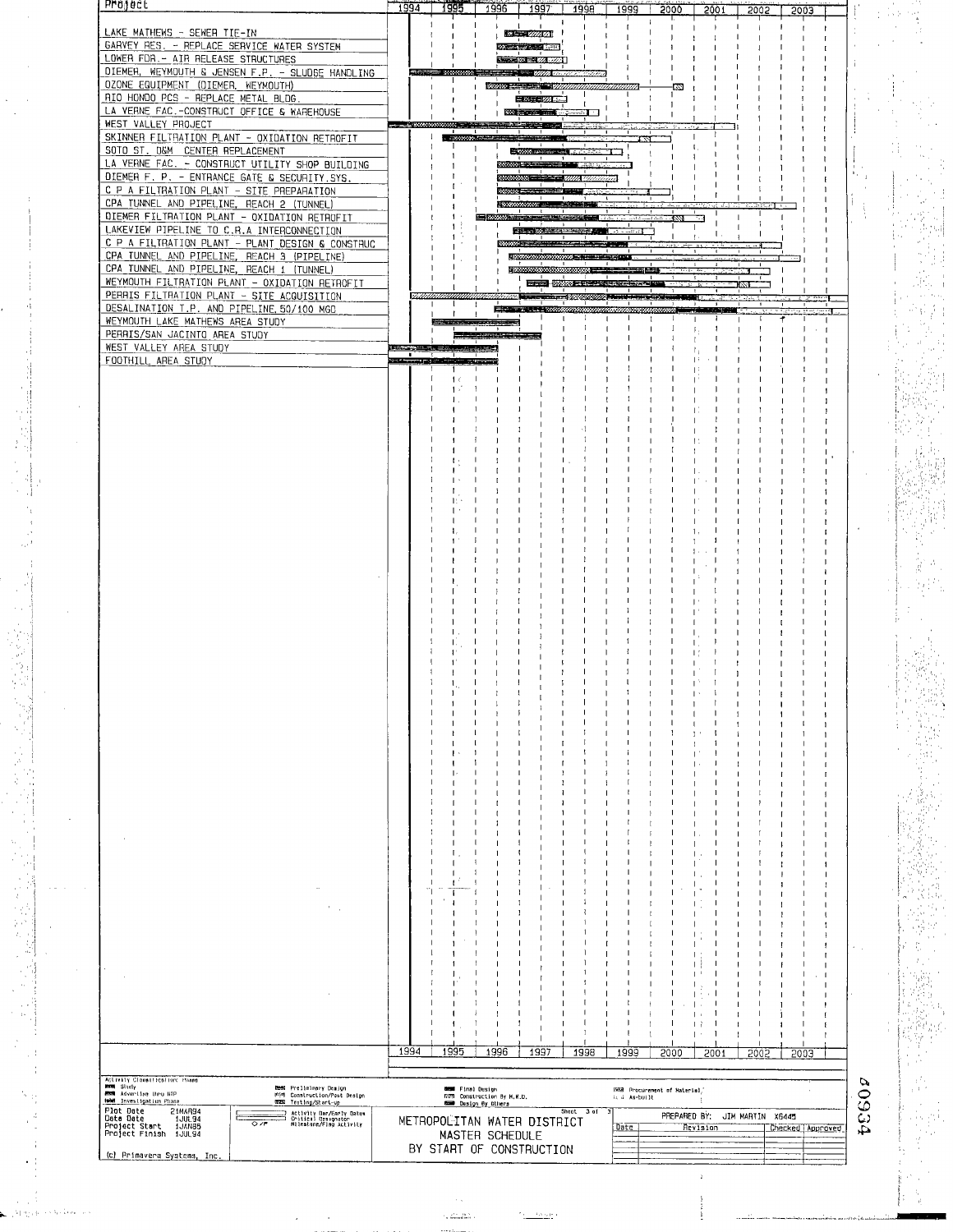

 $\overline{u}$ 

**40934**